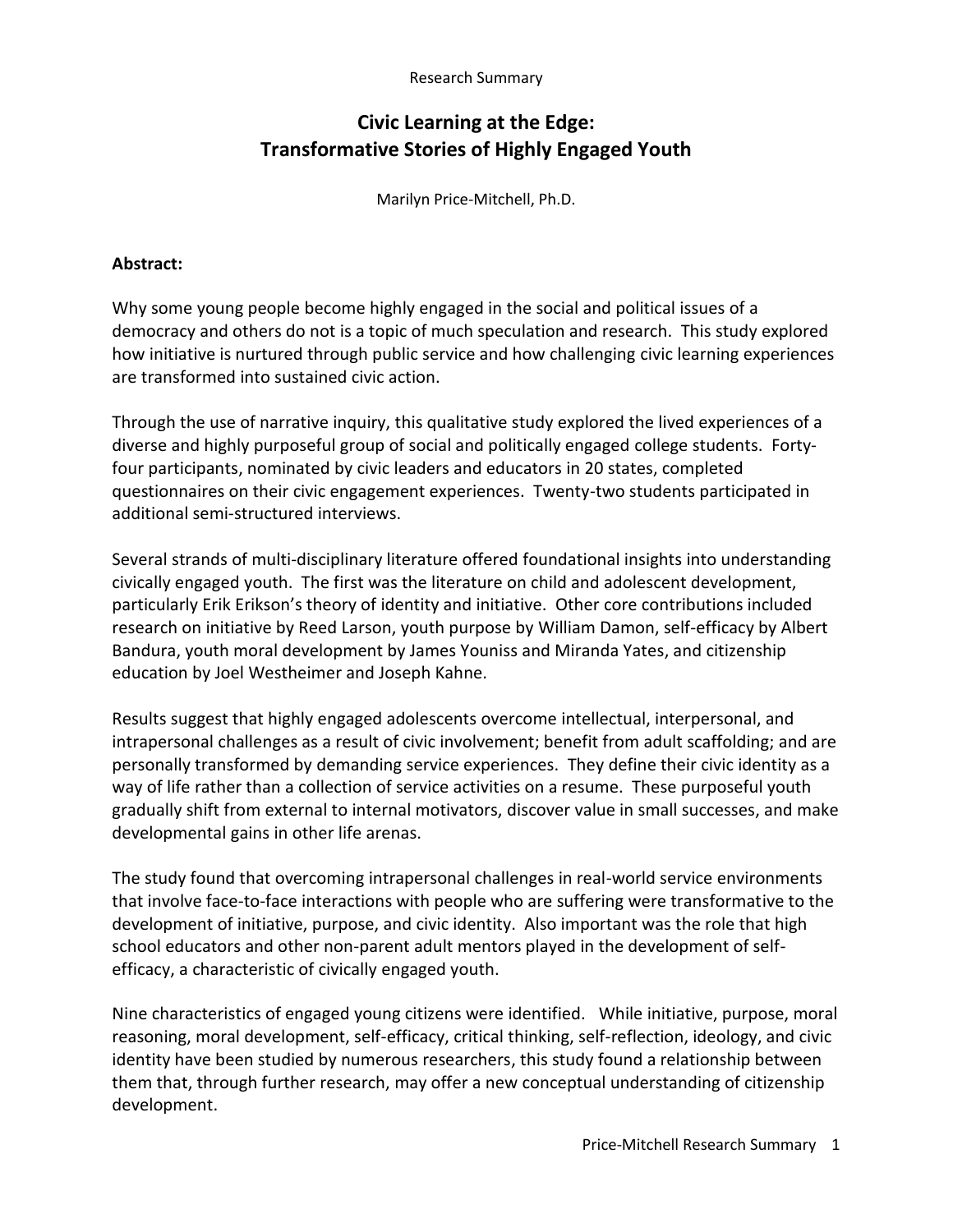The three main findings of this study are briefly summarized below:

# **Finding I: Challenges and Obstacles Engage Cognition and Emotion**

This study suggests that the development of civic initiative and purpose are highly influenced by young people's abilities to overcome challenges in their community service and service-learning experiences. It validates the importance of overcoming challenges and obstacles in the real world – outside traditional classrooms.

This research outlines distinctions in the types of challenges found in civic activities and the differing roles played by intellectual, interpersonal, and intrapersonal challenges. Participants related overcoming intellectual challenges to gains in critical thinking, planning, organizing, and problem solving. Interpersonal challenges developed young people's abilities to communicate, collaborate, and motivate others.

This study revealed a deeper understanding of the intrapersonal challenges of civic engagement. Interviewees reported emotional, out-of-comfort-zone challenges as their number one source of motivation and purpose. In fact, all interviewees pointed to specific intrapersonal challenges that transformed their understanding of civic engagement and motivated them from *within* to adopt social or environmental causes. These challenges always invited internal moral-ethical reasoning that produced new meaning and changes of perspective.

# **Finding II: Adults Scaffold Inner Strengths in Young Citizens**

While the term "scaffolding" is most often used in the context of teaching cognitive skills like math and language, this research suggests that adult mentors, parents, and program leaders also scaffold moral development and critical thinking as well as internal strengths like selfefficacy. In turn, these attributes bolster a young person's capacity to successfully engage in civil society.

This research uncovered a clear distinction between civic role models and non-parent adult mentors. Participant stories supplied consistent evidence that one-to-one relationships with adult mentors, most often high school educators, afforded the scaffolding that helped them develop a belief in themselves. And they attributed that belief to the people they had become. While civic role models sometimes doubled as adult mentors, most participants reported that adult mentors did not focus on either their academic or civic activities. Rather, mentors were singularly committed to their growth as individuals.

Findings suggest that mentors provided the scaffolding for the development of self-efficacy by supporting and encouraging, listening, setting high personal expectations, showing interest in youth as individuals, fostering self-decision making, and providing another perspective during problem-solving. Participants considered these mentors friends and often stayed in touch, even as college students.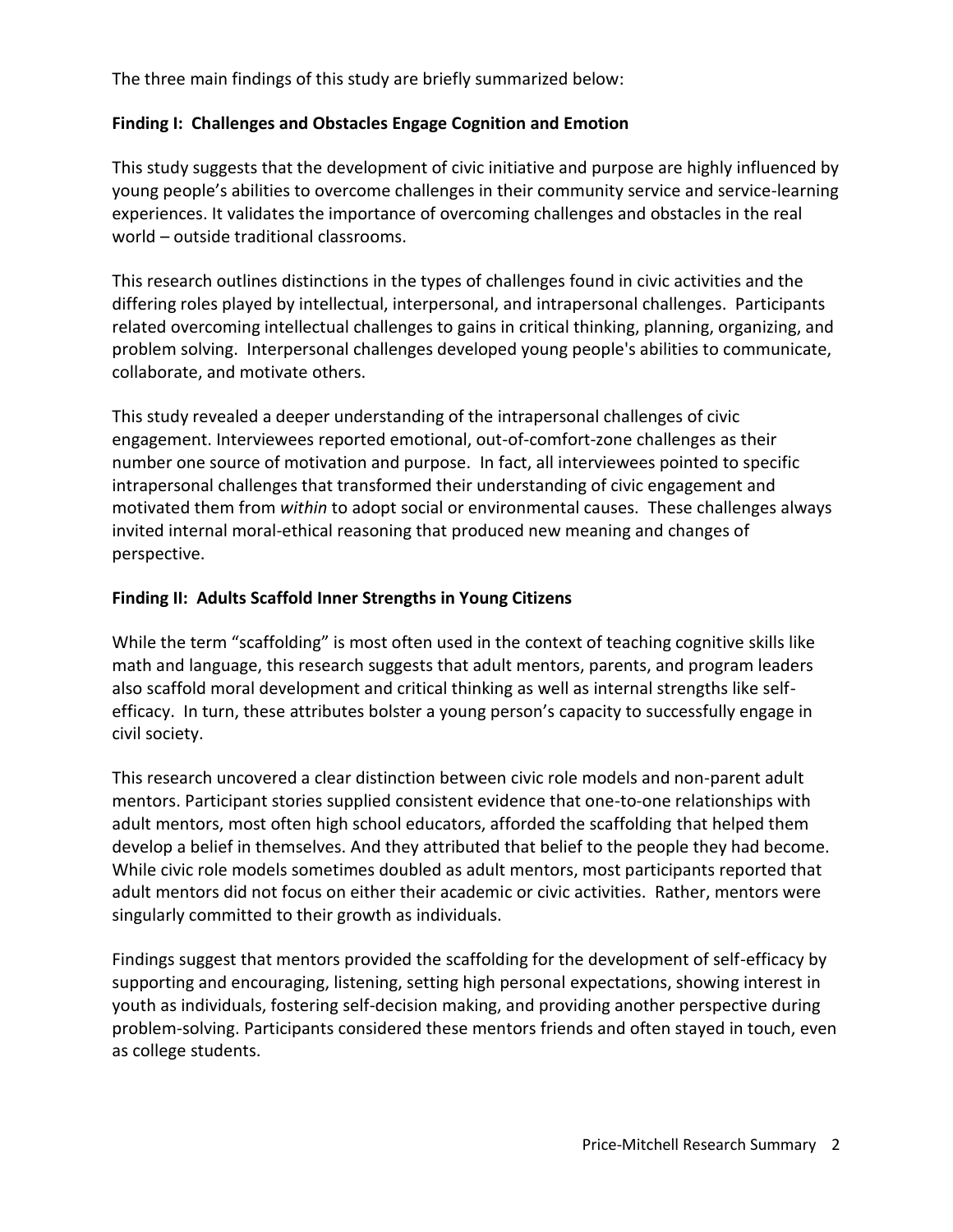While many programs and religious institutions played a key role in scaffolding character development, this research found civically-engaged youth mostly attributed moral values to their families of origin. Even when adolescents rejected the values, religion, or political views of parents, they acknowledged the impact of those views on the citizens they became. Parents instilled positive values by exemplifying how to live in moral ways. They also encouraged and supported their children's interests and showed them how to overcome obstacles.

Finally, this research demonstrated that young people learn – and have transformative experiences – even in programs where leaders do not always respond in desired ways. In fact, many of the challenges and obstacles of civic engagement were related to program leadership and structure. Regardless of program structures or leadership styles, participants reported enormous personal growth and development as a product of their participation.

#### **Finding III: Transformative Learning Connects Meaning to Civic Action**

Findings expand previous studies through exploration of how meaning is constructed from the intrapersonal challenges of civic engagement and suggest these challenges may be rich contexts for transformative learning. The elements required for transformative learning include a disorienting dilemma that serves as a catalyst for change and critical reflection. The outcome of transformative learning is perspective change. It often involves a deep shift in how people see themselves, their relationships with others and the world, and approaches to peace and social justice.

The young people in this study reported episodes of deep learning following specific disorienting moral dilemmas associated with community service. These dilemmas most often occurred when participants came face-to-face with less privileged populations or other situations that involved human suffering. Participants dealt with these disorienting dilemmas by turning inward to discover more about themselves and their worlds, i.e., through selfreflection. Scaffolded by adult mentors, they found encouragement, support, and acceptance through non-parent relationships that allowed them to openly share thoughts and feelings.

Regardless of religious or political backgrounds, what seemed to be a driving ideology for most participants was a belief in a caring, just, and sustainable society. Some researchers have commented on this ideological shift, predicting that globalism and technological advances of the information age have made this generation of youth more acutely aware of social justice issues around the world and given them additional tools to tackle global problems.

While young people in this study formed engaged civic identities through diverse service experiences, they described the process of identity construction as an unfolding journey of learning, meaning-making, skill development, and personal awareness that occurred over time. Based on recurrent themes in participant's stories, four characteristics appear to characterize civic identity formation: 1) Development over time through the dynamic interplay between service opportunities, morality, and adult scaffolding; 2) The ability to face and gain from intellectual, interpersonal, and intrapersonal challenges, 3) Reflection and meaningmaking based on multiple experiences, and 4) Integration of one's activities into a meaningful way of life rather than a collection of service experiences.